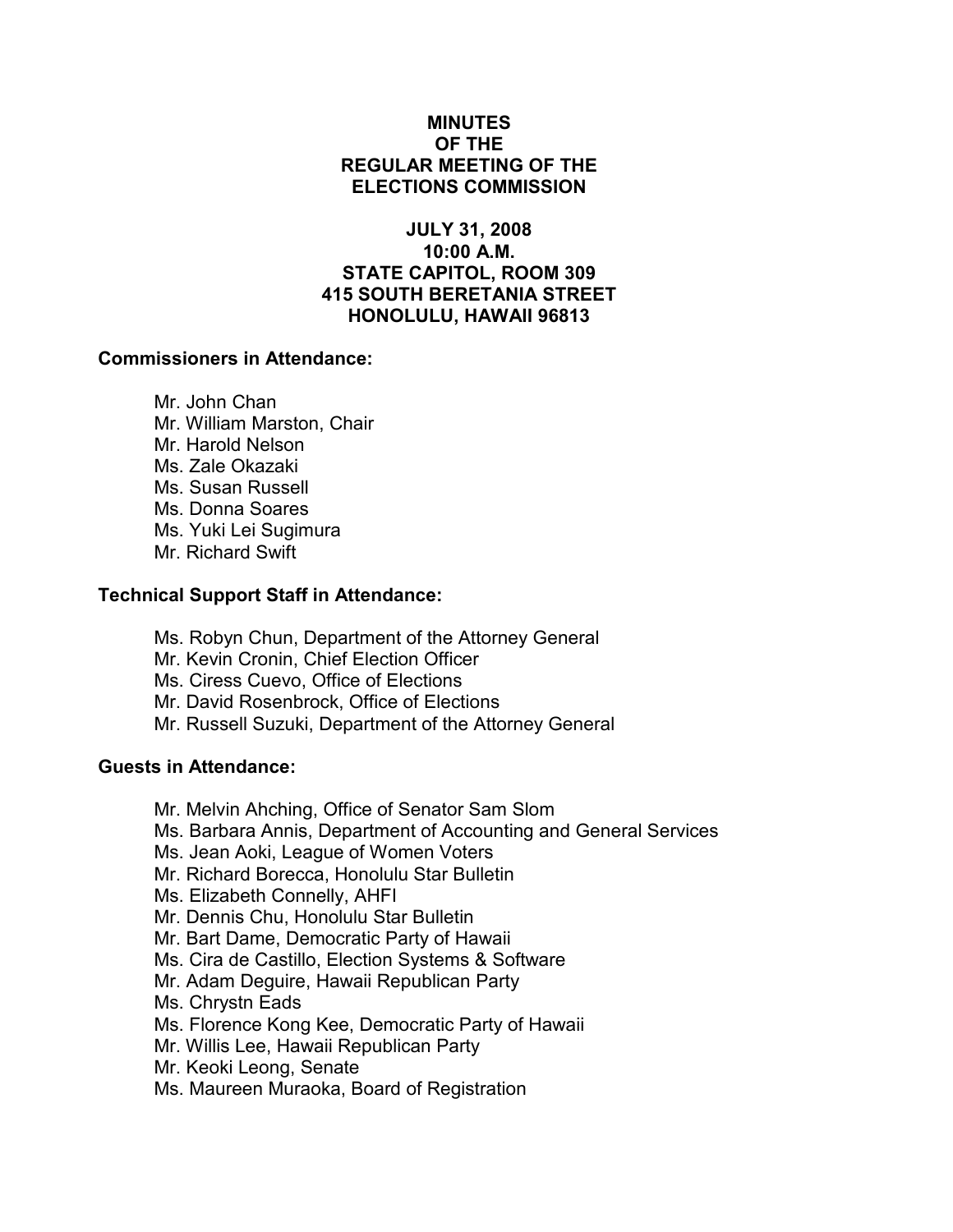Mr. Rick Pike, KGMB Mr. Tim Sakahara, KGMB Ms. Joan Shin, House Mr. Sam Slom, Senate Ms. Janice Tanouye

## PROCEEDINGS

I. Call to Order

The meeting was called to order by Chair William Marston at 9:59 a.m. on July 31, 2008 at the State Capitol in room 309.

II. Roll Call and Determination of a Quorum

Ms. Ciress Cuevo, Elections Commission Secretary conducted roll call. All Commissioners were in attendance.

III. Approval of Minutes of Meeting of June 17, 2008

Ms. Donna Soares moved to approve the minutes of the meeting of June 17, 2008. Ms. Susan Russell seconded, and the motion carried unanimously.

Mr. Richard Swift moved that the Commission place on its agenda an executive session pursuant to Hawaii Revised Statutes § 92-5(2) and 92-5(4), to consider personnel matters relating to the Chief Election Officer and to consult with the Commission's counsel on questions and issues pertaining to the Commission's powers, duties, privileges, immunities, and liabilities relating to candidate disqualifications, candidate withdrawals, and candidate challenges to candidate nominations. Ms. Donna Soares seconded. The motion passed, 1-7 (No: Mr. Nelson; Yes: Mr. Chan, Ms. Okazaki, Ms. Russell, Ms. Soares, Ms. Sugimura, and Mr. Swift).

In response to Mr. Nelson's inquiry whether the executive session is concerning the Chief Election officer, Mr. Swift stated that it is a personnel matter.

IV. Public Testimony – Any interested person may submit data, views or arguments on any agenda item

Ms. Jean Aoki, League of Women Voters inquired whether the item added to the agenda would be discussed in executive session. Chair Marston noted that the item would be discussed in executive session because it is a personnel matter. Also, Ms. Aoki provided oral testimony regarding her reaction to the items being covered in the media. Ms. Aoki expressed the need for the Elections Commission,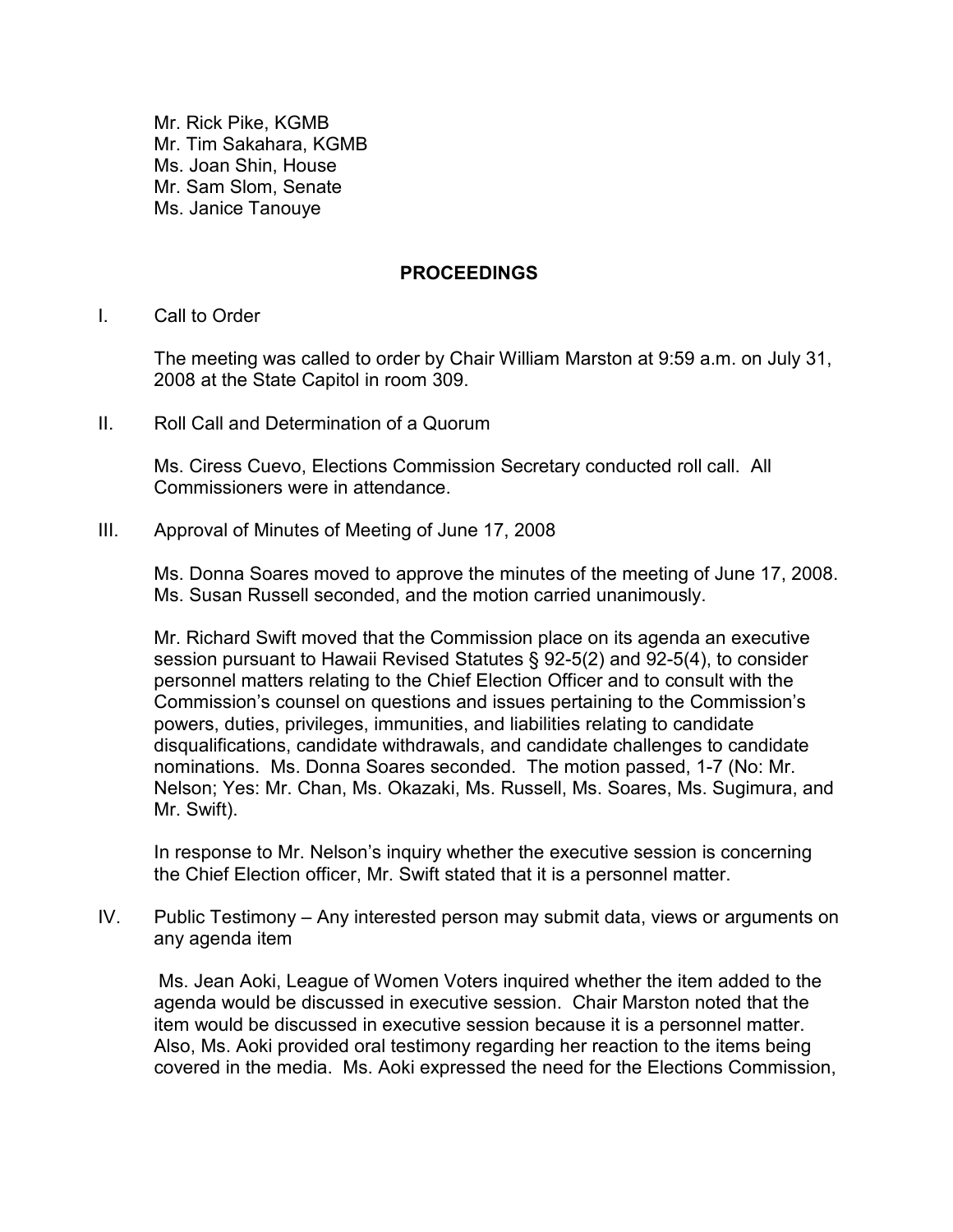Legislature, League of Women Voters, and others to bear responsibility for its duties and actions.

Mr. Bart Dame, Democratic Party of Hawaii questioned why the agenda item relating to candidacy withdrawals is not discussed openly. Ms. Susan Russell responded by asking the Chair whether the item needed to be addressed in this fashion because it was advised by legal counsel. Chair Marston stated yes.

Mr. Russell Suzuki, Department of the Attorney General clarified Mr. Swift's motion. The purposes of the executive sessions are to provide legal advice to the Commission and to address personnel matters that Mr. Kevin Cronin, Chief Election Officer (CEO) wishes to keep confidential.

#### V. Update on Election Planning Status – Chief Election Officer

The CEO provided an update on the preparations for the upcoming elections regarding precinct official training and recruitment status, counting center training, logic and accuracy tests for the voting machines, ballot printing, communications, State Capitol setup for the Election Day, logistical arrangements for transportation on the Neighbor Islands, voter registration services for the Hawaii Army National Guard, and voter education initiatives.

In response to Mr. Nelson's inquiry whether the Hart voting equipment meets the Help America Vote Act, as well as all Federal requirements, Mr. Cronin said yes.

Mr. John Chan asked how ballots are sent to the Neighbor Islands and expressed his concern about security of the ballots. Mr. Cronin explained that ballots are shrink wrapped in bundles and that tampering of ballots can be detected.

Mr. Nelson brought to attention a follow up item from the last meeting regarding the method of election night results reporting. The CEO informed the Commission that the Office of Elections will not be solely releasing the election results as planned. Instead, the results will be released mainstream via the media.

Ms. Soares inquired whether the results will be available online and in response the CEO noted that results will be released in the same manner on the Neighbor Islands and Oahu. However, Oahu will not be providing paper results.

In response to Senator Sam Slom's inquiry whether ballots could be printed while pending issues are unresolved, Mr. Cronin said yes and deferred to legal counsel. Mr. Suzuki opined that statute allows ballots to be printed.

Ms. Aoki expressed that the public's interest in the personnel matters relating to the Chief Election Officer overrides the privacy of Mr. Cronin.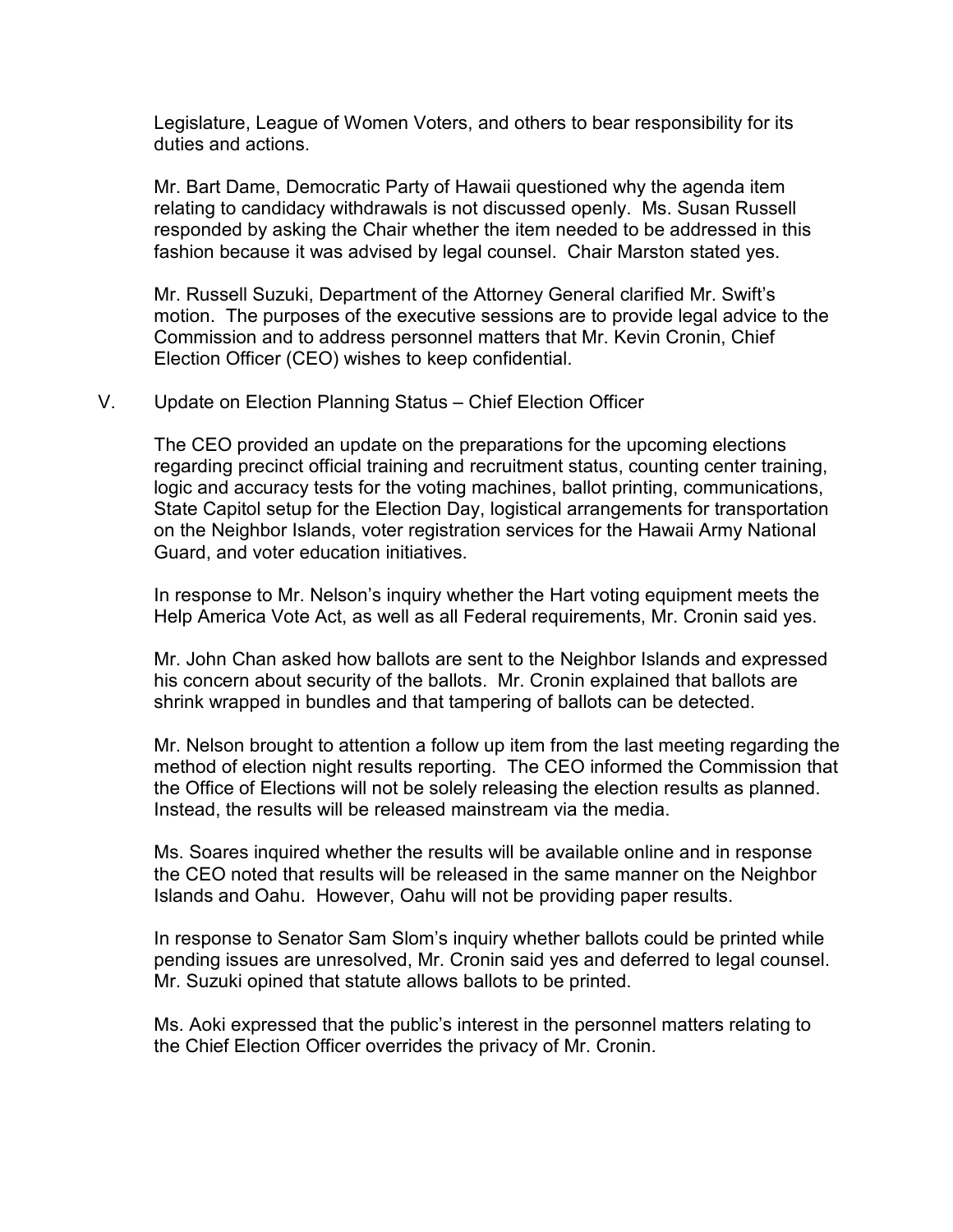Mr. Suzuki recommended that the Commission report on the facts of the executive sessions in the open meeting. As such, Chair Marston stated that public announcements will be made after the executive sessions.

Ms. Florence Kong Kee, Democratic Party of Hawaii noted that the Democratic Party was involved with reviewing the ballots in the past and that this year the party was not involved. In response, the CEO explained that there would be a slight risk that ballots would not be available in time for overseas voters if ballots were not printed, so Mr. Cronin authorized the printing of the ballots.

VI. Executive Session pursuant to Haw. Rev. Stat. §92-5(4). Consult with counsel re: protest of notice of award issued to Hart in RFP-06-047–SW [confidential attorney/client communication]

Ms. Soares moved for the Commission to go in to executive session. Ms. Zale Okazaki seconded. The motion passed, 1-7 (No: Mr. Nelson; Yes: Mr. Chan, Ms. Okazaki, Ms. Russell, Ms. Soares, Ms. Sugimura, and Mr. Swift).

Mr. Nelson sought clarification on this agenda item and changed his vote to yes.

 The Commission resolved to executive session at 10:38 a.m. and reconvened in open meeting at 11:17 a.m.

 Chair Marston announced that the Commission conferred with legal counsel about the status of the procurement protest filed by Election Systems & Software. The hearing officer has not made a final decision and there is no deadline for the hearing officer to issue his decision. The Commission made no decision and took no vote on this item because none was required. No further statement will be made since the matter is still in litigation.

VII. Executive Session pursuant to Haw. Rev. Stat. §92-5(4). Consult with counsel re: Maui lawsuit regarding electronic reporting of election results [confidential attorney/client communication]

 Ms. Soares moved for the Commission to go in to executive session. Ms. Yuki Lei Sugimura seconded, and the motion carried unanimously.

The Commission resolved to executive session at 11:19 a.m.

VIII. Executive Session pursuant to Haw. Rev. Stat. § 92-5(2) and 92-5(4), to consider personnel matters relating to the Chief Election Officer and to consult with the Commission's counsel on questions and issues pertaining to the Commission's powers, duties, privileges, immunities, and liabilities relating to candidate disqualifications, candidate withdrawals, and candidate challenges to candidate nominations.